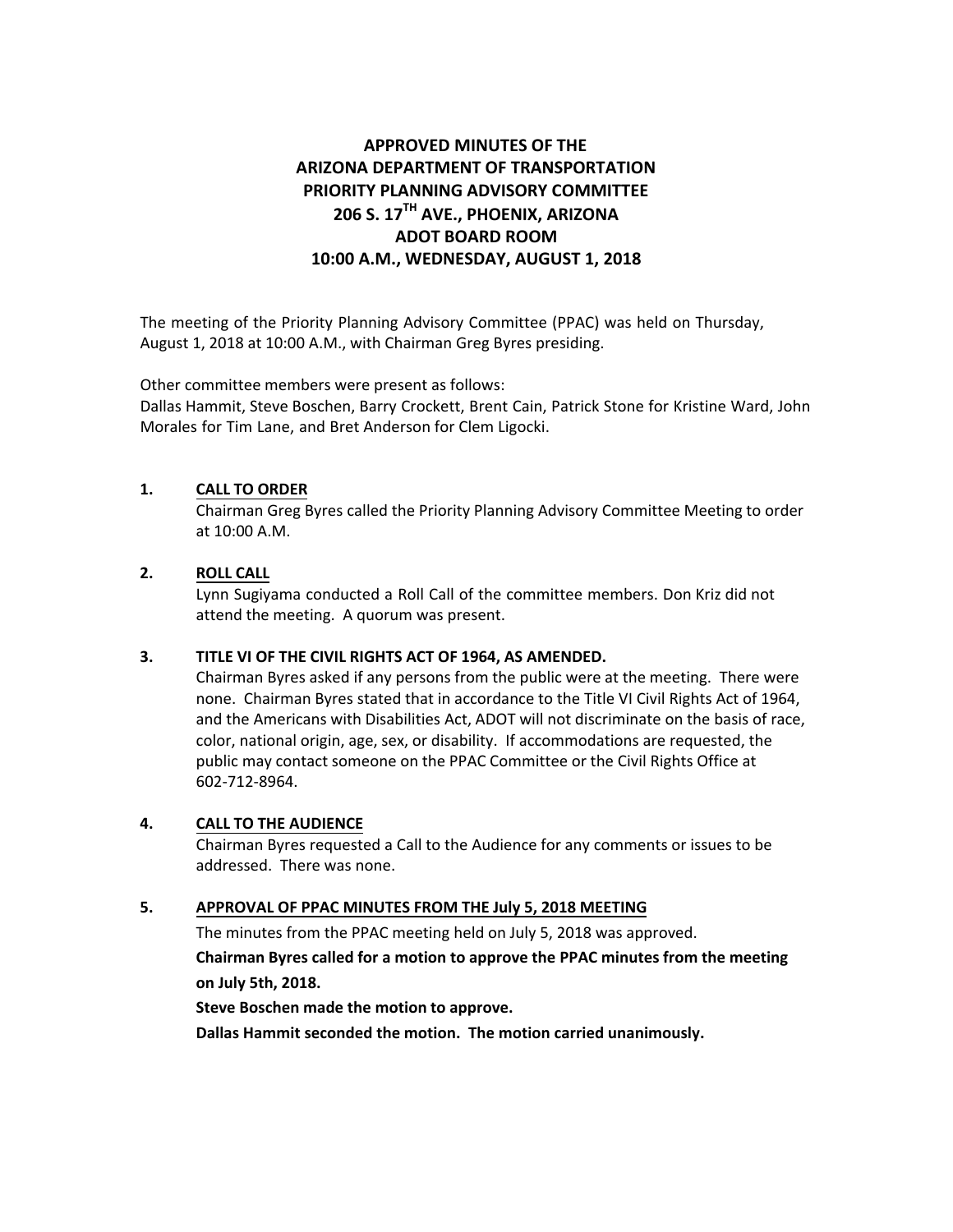#### **6. PROGRAM MONITORING REPORT**

**The Monitoring Report was given to the Committee members. Request was made to include the monitoring of the Federal Fiscal Year balances for next month's report.**

## **7. PPAC - PROJECT MODIFICATIONS - DISCUSSION AND POSSIBLE ACTION**

**Adrian Leon presented Items 7a through 7d.** 

| 7-а | Route & MP:                | I-10 @ MP 252.0                      |
|-----|----------------------------|--------------------------------------|
|     | <b>Project Name:</b>       | RUTHRAUFF ROAD TI                    |
|     | Type of Work:              | <b>RECONSTRUCT TI &amp; MAINLINE</b> |
|     | County:                    | Pima                                 |
|     | District:                  | Southcentral                         |
|     | Schedule:                  |                                      |
|     | Project:                   | H848001U, TIP#: 10015                |
|     | <b>Project Manager:</b>    | Adrian Leon                          |
|     | <b>Program Amount:</b>     | \$520,000                            |
|     | <b>New Program Amount:</b> | \$2,544,000                          |
|     | <b>Requested Action:</b>   | Increase utility phase by            |
|     |                            | \$2,024,00 to \$2,544,000. Funds     |
|     |                            | are available from the PAG 2.6%      |
|     |                            | Funds.                               |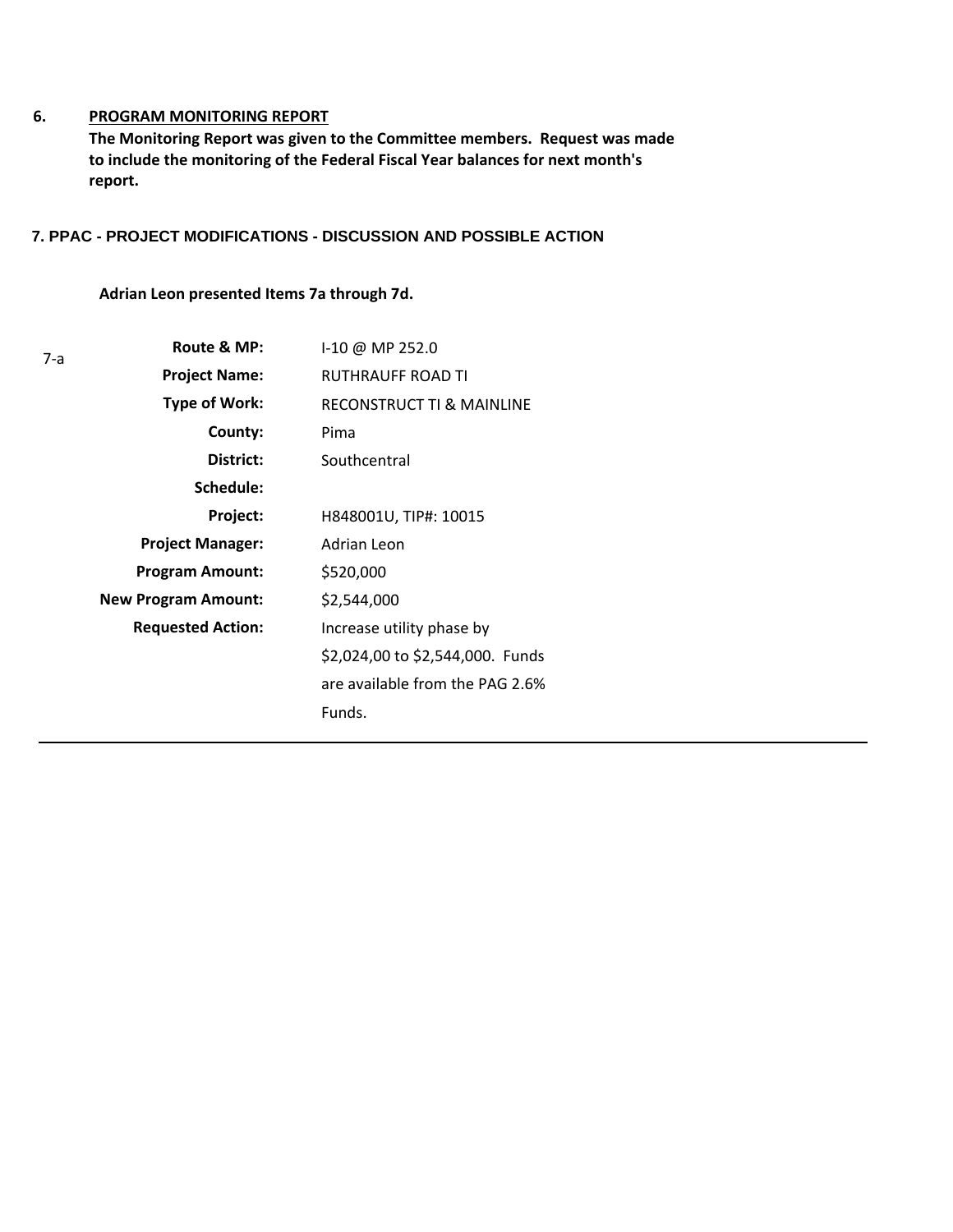7-b

| Route & MP:                | I-10 @ MP 252.0                      |
|----------------------------|--------------------------------------|
| <b>Project Name:</b>       | <b>RUTHRAUFF ROAD TI</b>             |
| <b>Type of Work:</b>       | <b>RECONSTRUCT TI &amp; MAINLINE</b> |
| County:                    | Pima                                 |
| District:                  | Southcentral                         |
| Schedule:                  | H848001D, TIP#: 10015                |
| Project:                   |                                      |
| <b>Project Manager:</b>    | Adrian Leon                          |
| <b>Program Amount:</b>     | \$8,708,000                          |
| <b>New Program Amount:</b> | \$8,873,000                          |
| <b>Requested Action:</b>   | Increase the design by               |
|                            | \$165,000 to \$8,873,000. Funds      |
|                            | are available from the PAG           |
|                            | 2.6% Funds.                          |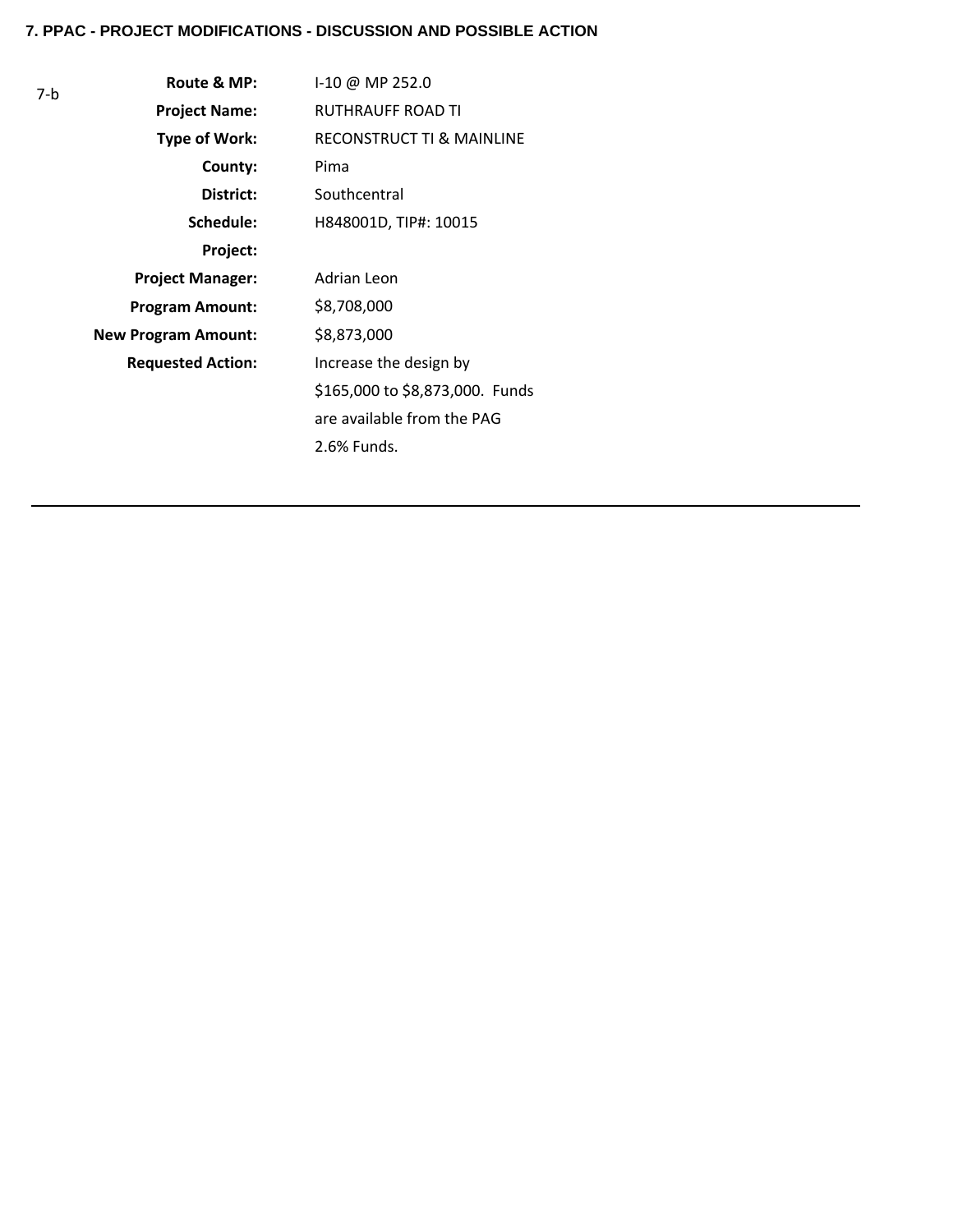| $7-c$ | Route & MP:                | I-10 @ MP 252.0                |
|-------|----------------------------|--------------------------------|
|       | <b>Project Name:</b>       | <b>RUTHRAUFF ROAD TI</b>       |
|       | <b>Type of Work:</b>       | ROW ACQUISITION                |
|       | County:                    | Pima                           |
|       | District:                  | Southcentral                   |
|       | Schedule:                  |                                |
|       | Project:                   | H848002R, TIP#: 11417          |
|       | <b>Project Manager:</b>    | Adrian Leon                    |
|       | <b>Program Amount:</b>     | \$25,391,000                   |
|       | <b>New Program Amount:</b> | \$28,386,000                   |
|       | <b>Requested Action:</b>   | Increase right of way phase by |
|       |                            | \$2,995,000 to \$28,386,000.   |
|       |                            | Funds are from PAG 2.6%        |
|       |                            | funding.                       |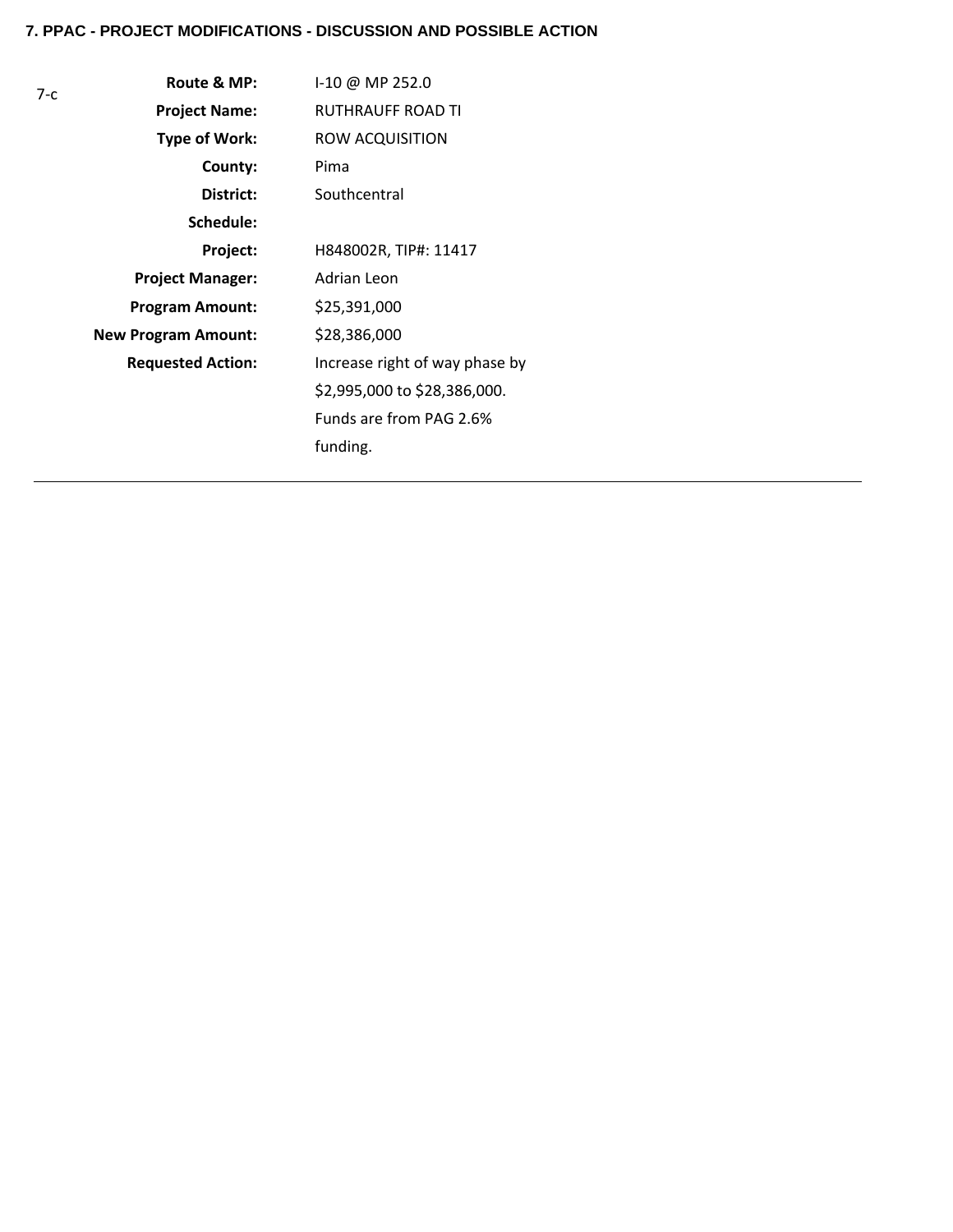| 7-d | Route & MP:                | I-10 @ MP 252.0                      |
|-----|----------------------------|--------------------------------------|
|     | <b>Project Name:</b>       | RUTHRAUFF ROAD TI                    |
|     | Type of Work:              | <b>RECONSTRUCT TI &amp; MAINLINE</b> |
|     | County:                    | Pima                                 |
|     | District:                  | Southcentral                         |
|     | Schedule:                  |                                      |
|     | Project:                   | H848001E, TIP#: 10015                |
|     | <b>Project Manager:</b>    | Adrian Leon                          |
|     | <b>Program Amount:</b>     | \$1,125,000                          |
|     | <b>New Program Amount:</b> | \$1,675,000                          |
|     | <b>Requested Action:</b>   | Increase the environmental           |
|     |                            | phase by \$550,000 to                |
|     |                            | \$1,675,000. Funds are               |
|     |                            | available from the PAG 2.6%          |
|     |                            | funds.                               |

**Chairman Byres called for a motion to approve Items 7-a through 7d. Dallas Hammit made the motion to approve. Patrick Stone seconded the motion. The motion carried unanimously.**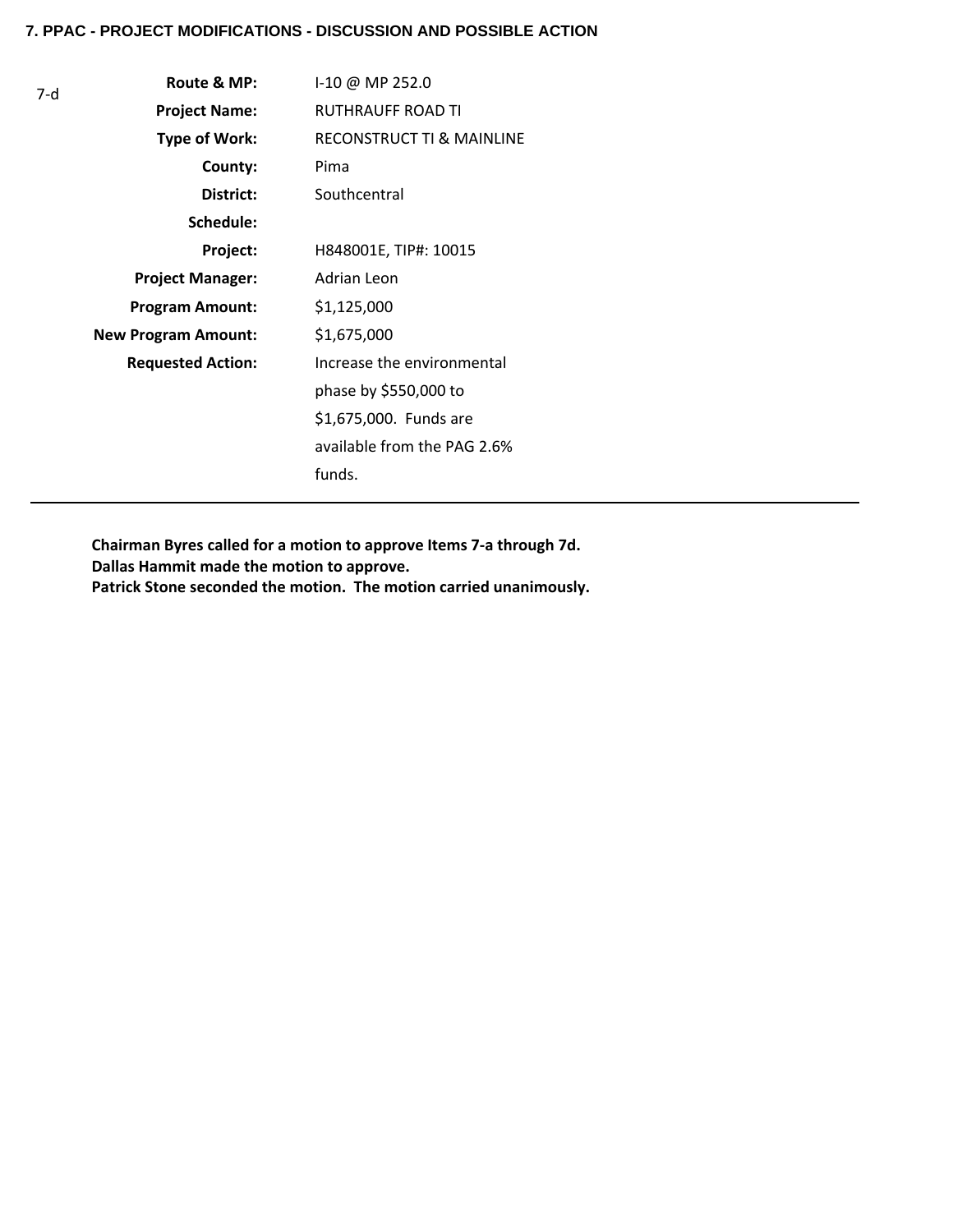# **Carlos Lopez presented Item 7-e.**

| 7-е | Route & MP:                | SR 189 @ MP 0.0        |
|-----|----------------------------|------------------------|
|     | <b>Project Name:</b>       | Nogales - I-19         |
|     | <b>Type of Work:</b>       | Scoping                |
|     | County:                    | Santa Cruz             |
|     | District:                  | Southcentral           |
|     | Schedule:                  |                        |
|     | Project:                   | H804501L, TIP#: 5499   |
|     | <b>Project Manager:</b>    | Carlos Lopez           |
|     | <b>Program Amount:</b>     | \$4,740,000            |
|     | <b>New Program Amount:</b> | \$4,971,000            |
|     | <b>Requested Action:</b>   | Increase scoping by    |
|     |                            | \$231,000 to           |
|     |                            | \$4,971,000. Funds are |
|     |                            | available from the FY  |
|     |                            | 2019 Statewide         |
|     |                            | Contingency Fund       |
|     |                            | #72319.                |

**Chairman Byres called for a motion to approve Item 7-e. Steve Boschen made the motion to approve. Patrick Stone seconded the motion. The motion carried unanimously.**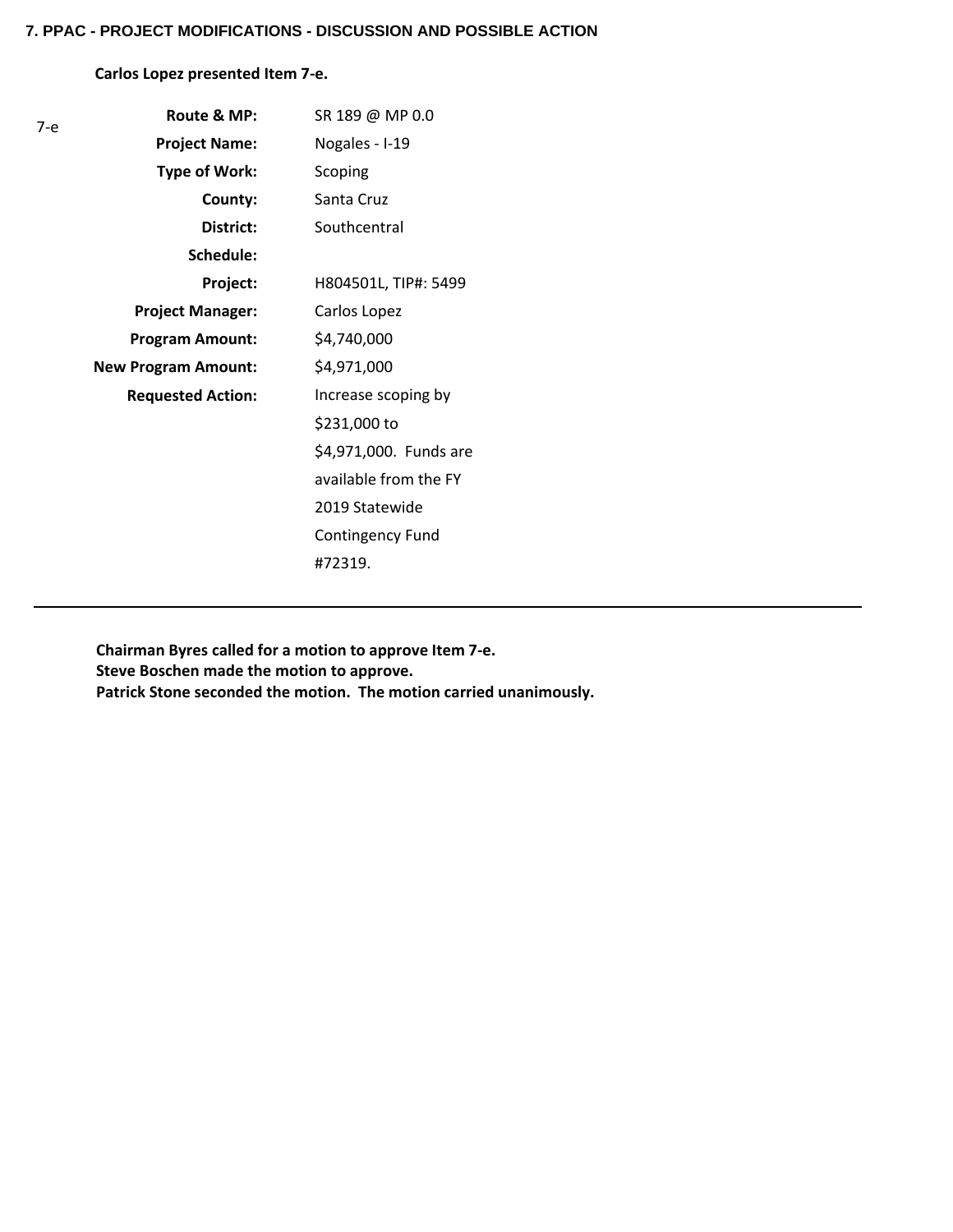# **Adam McGuire presented Item 7-f.**

| 7-f | Route & MP:                | Local                      |
|-----|----------------------------|----------------------------|
|     | <b>Project Name:</b>       | Lost Dutchman State Park   |
|     | <b>Type of Work:</b>       | Construct Roadway          |
|     | County:                    | Pinal                      |
|     | District:                  | Central                    |
|     | Schedule:                  |                            |
|     | Project:                   | M698401C, TIP#: 100392     |
|     | <b>Project Manager:</b>    | Craig Regulski             |
|     | <b>Program Amount:</b>     | New Project                |
|     | <b>New Program Amount:</b> | \$31,000                   |
|     | <b>Requested Action:</b>   | Establish a new project    |
|     |                            | for \$31,000. Fund are     |
|     |                            | available from the FY      |
|     |                            | 2019 State Parks Program   |
|     |                            | #78419. Contingent upon    |
|     |                            | the approval by the MAG    |
|     |                            | Regional Council or MAG    |
|     |                            | <b>Regional Council</b>    |
|     |                            | <b>Executive Committee</b> |
|     |                            | Meeting.                   |

**Chairman Byres called for a motion to approve Item 7-f. Bret Anderson made the motion to approve. Patrick Stone seconded the motion. The motion carried unanimously.**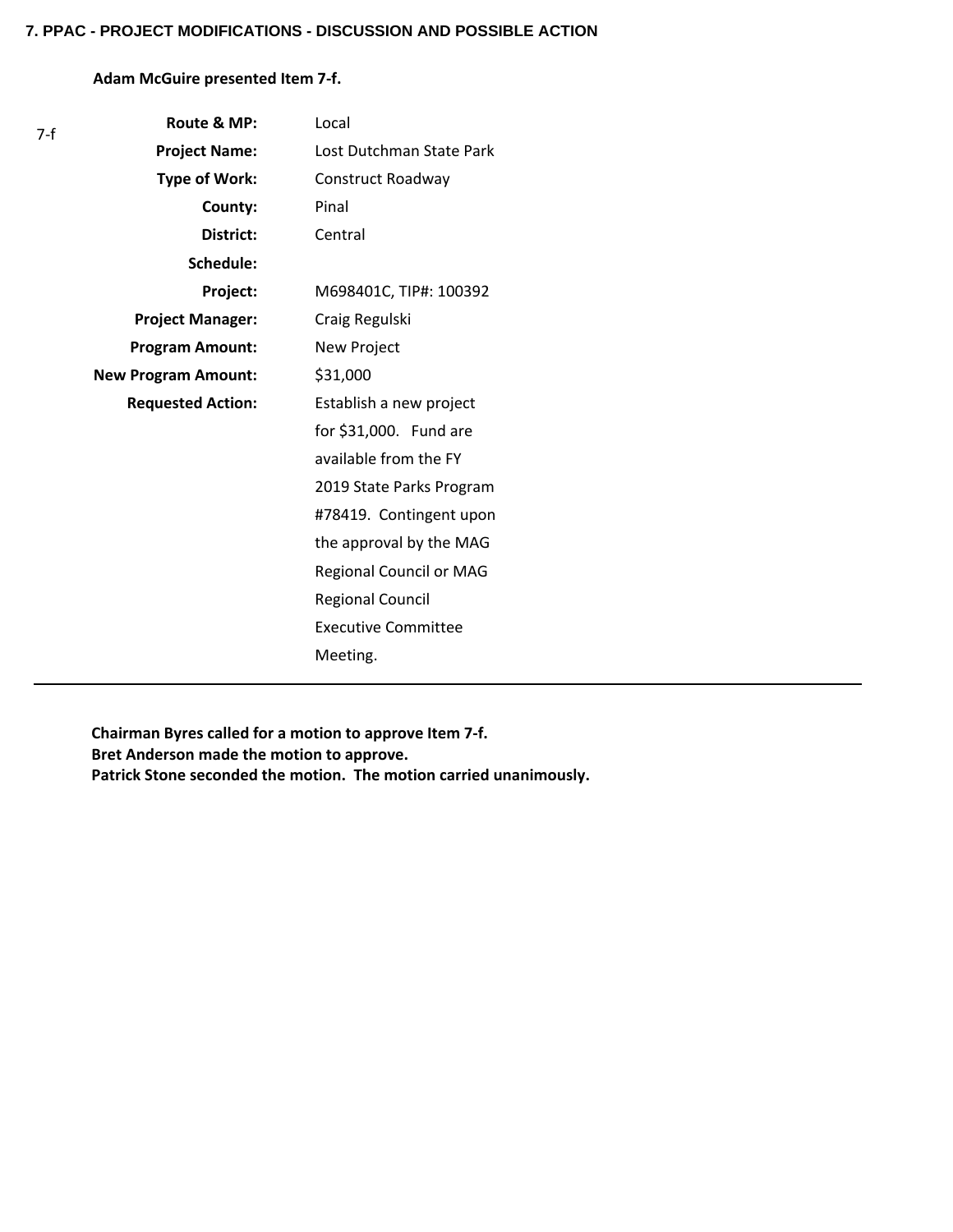**Adam McGuire presented Item 7-g.**

| $7 - g$ | Route & MP:                | US 163 @ MP 396.1                   |
|---------|----------------------------|-------------------------------------|
|         | <b>Project Name:</b>       | LAGUNA CREEK BRIDGE STR #20088      |
|         | Type of Work:              | <b>CONSTRUCT BRIDGE REPLACEMENT</b> |
|         | County:                    | Navajo                              |
|         | District:                  | <b>Northeast</b>                    |
|         | Schedule:                  |                                     |
|         | Project:                   | H845502U, TIP#: 31312               |
|         | <b>Project Manager:</b>    | Craig Regulski                      |
|         | <b>Program Amount:</b>     | \$243,000                           |
|         | <b>New Program Amount:</b> | \$336,000                           |
|         | <b>Requested Action:</b>   | Increase the utility phase by       |
|         |                            | \$93,000 to \$336,000. Funds are    |
|         |                            | available from the FY 2019 Utility  |
|         |                            | Group Fund #70819.                  |

**Chairman Byres called for a motion to approve Item 7-g. Brent Cain made the motion to approve. Steve Boschen seconded the motion. The motion carried unanimously.**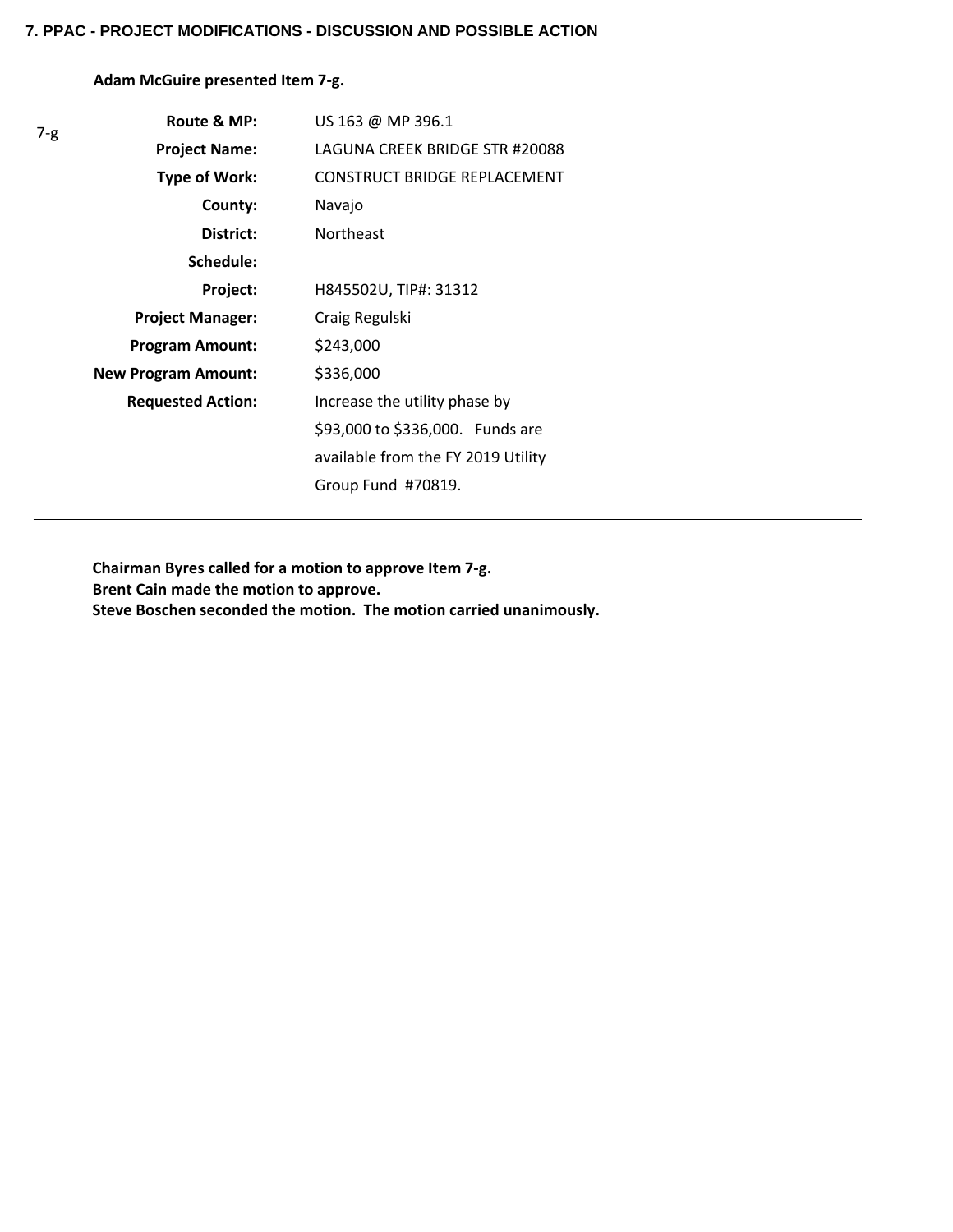# **Adam McGuire presented Item 7-h.**

| 7-h | Route & MP:                | Local                            |
|-----|----------------------------|----------------------------------|
|     | <b>Project Name:</b>       | HAYDEN/THOMAS ROADS              |
|     | <b>Type of Work:</b>       | <b>INTERSECTION IMPROVEMENTS</b> |
|     | County:                    | Maricopa                         |
|     | District:                  | Central                          |
|     | Schedule:                  |                                  |
|     | Project:                   | SH53101C, TIP#: 100409           |
|     | <b>Project Manager:</b>    | Eric Prosnier                    |
|     | <b>Program Amount:</b>     | New Project                      |
|     | <b>New Program Amount:</b> | \$3,085,000                      |
|     | <b>Requested Action:</b>   | Establish the project for        |
|     |                            | \$3,085,000. Funds are           |
|     |                            | available from the FY 2018 HSIP  |
|     |                            | Fund #70118 (\$1,240,000),       |
|     |                            | Local Match (\$75,000), City of  |
|     |                            | Scottsdale Match (\$1,425,000),  |
|     |                            | FY 2018 MAG HSIP Fund            |
|     |                            | (\$325,000), MAG Local Match     |
|     |                            | (\$20,000). Identified in the    |
|     |                            | MAG TIP as SCT-12-102.           |

**Chairman Byres called for a motion to approve Item 7-h. Patrick Stone made the motion to approve. Steve Boschen seconded the motion. The motion carried unanimously.**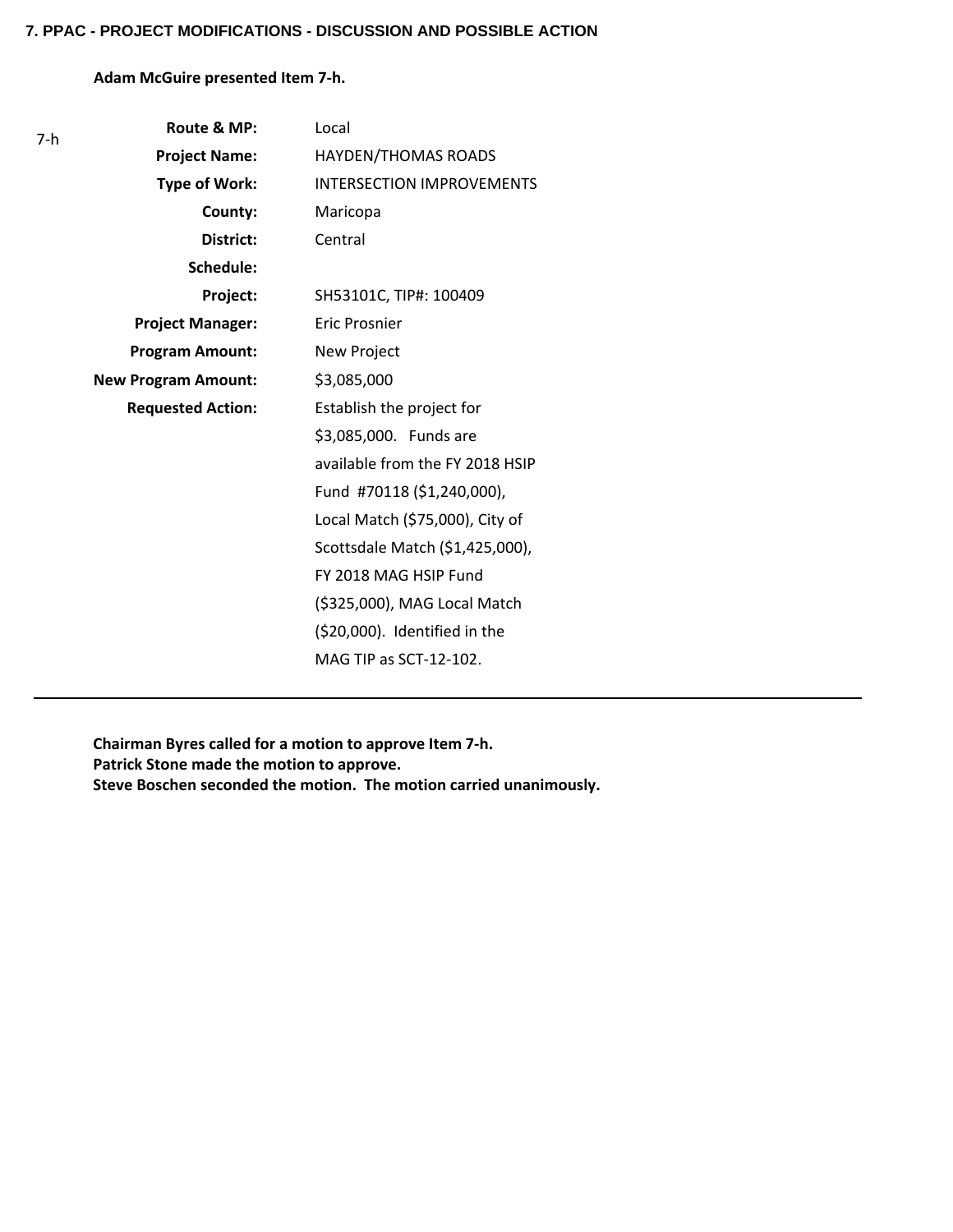**Jeffrey Davidson presented Item 7-i.**

| 7-i | Route & MP:                                            | SR 89A @ MP 401.0            |
|-----|--------------------------------------------------------|------------------------------|
|     | <b>Project Name:</b>                                   | SR 89A SPUR OP, STR #1187    |
|     | Type of Work:                                          | <b>BRIDGE REHABILITATION</b> |
|     | County:                                                | Coconino                     |
|     | District:                                              | Northcentral                 |
|     | Schedule:                                              |                              |
|     | Project:                                               | H877901D, TIP#: 24415        |
|     | <b>Project Manager:</b>                                | Jeffrey Davidson             |
|     | <b>Program Amount:</b>                                 | \$845,000                    |
|     | <b>New Program Amount:</b><br><b>Requested Action:</b> | \$1,274,000                  |
|     |                                                        | Increase the design by       |
|     |                                                        | \$429,000 to \$1,274,000.    |
|     |                                                        | Funds are available from     |
|     |                                                        | the FY 2019 Engineering      |
|     |                                                        | Support Fund #70019.         |

**Chairman Byres called for a motion to approve Item 7-i. Steve Boschen made the motion to approve. Bret Cain seconded the motion. The motion carried unanimously.**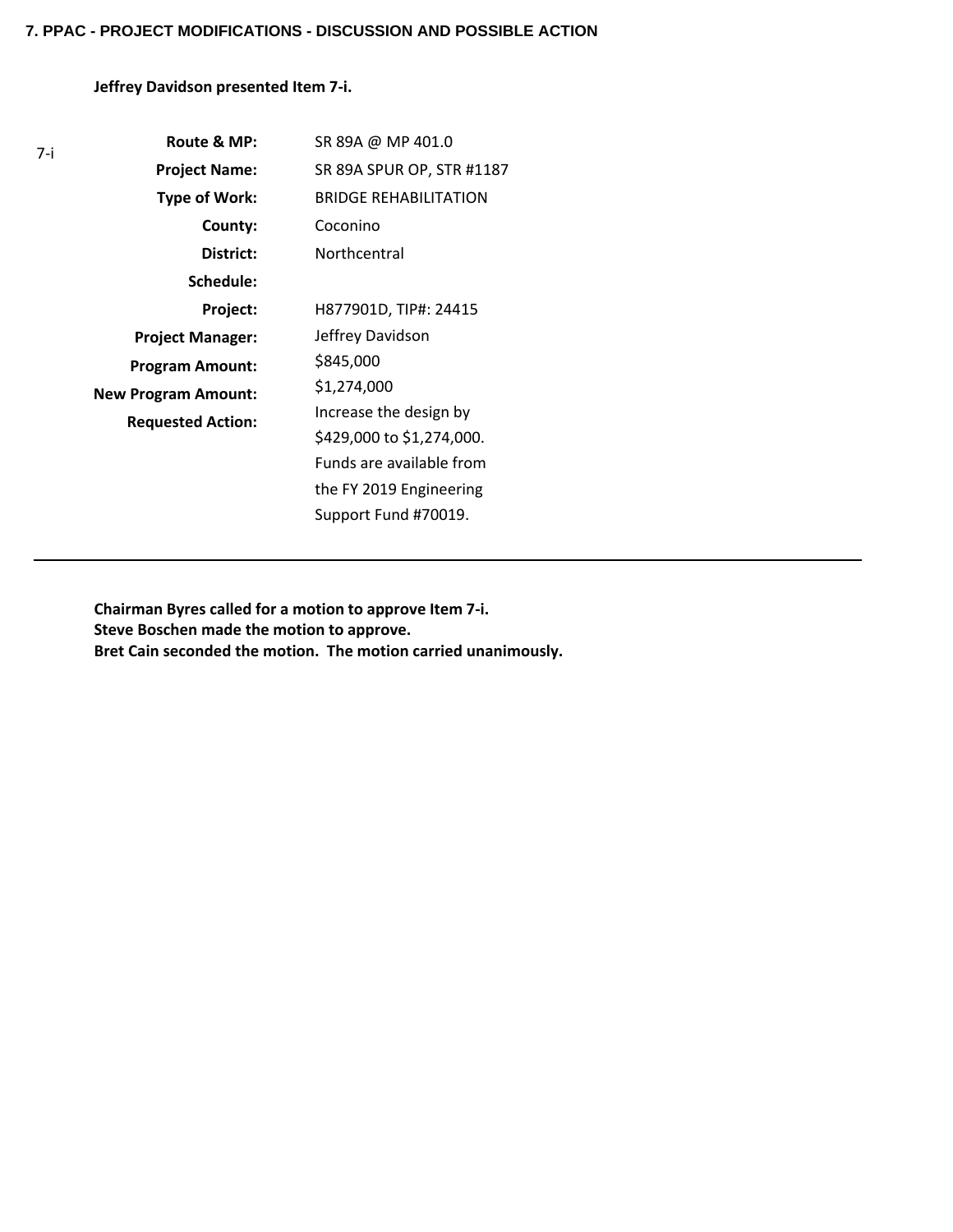**Jennifer Acuna presented Item 7-j.**

7-j

| Route & MP:                | Various                                          |
|----------------------------|--------------------------------------------------|
| <b>Project Name:</b>       | SR96, BAGDAD - HILLSIDE JCT & SR97, US93 - SR96  |
| <b>Type of Work:</b>       | CONSTRUCT PAVEMENT PRESERVATION                  |
| County:                    | Yavapai                                          |
| District:                  | <b>Northwest</b>                                 |
| Schedule:                  | FY 2019                                          |
| Project:                   | F004801C, Item #8174, TIP#: 100394               |
| <b>Project Manager:</b>    | Jennifer Acuna                                   |
| <b>Program Amount:</b>     | New Project                                      |
| <b>New Program Amount:</b> | \$3,550,000                                      |
| <b>Requested Action:</b>   | Establish the project for \$3,500,000. Funds are |
|                            | available from the FY 2019 Minor and             |
|                            | Preventative Pavement Preservation Fund          |
|                            | #74819.                                          |

**Chairman Byres called for a motion to approve Item 7-j. Patrick Stone made the motion to approve. Steve Boschen seconded the motion. The motion carried unanimously.**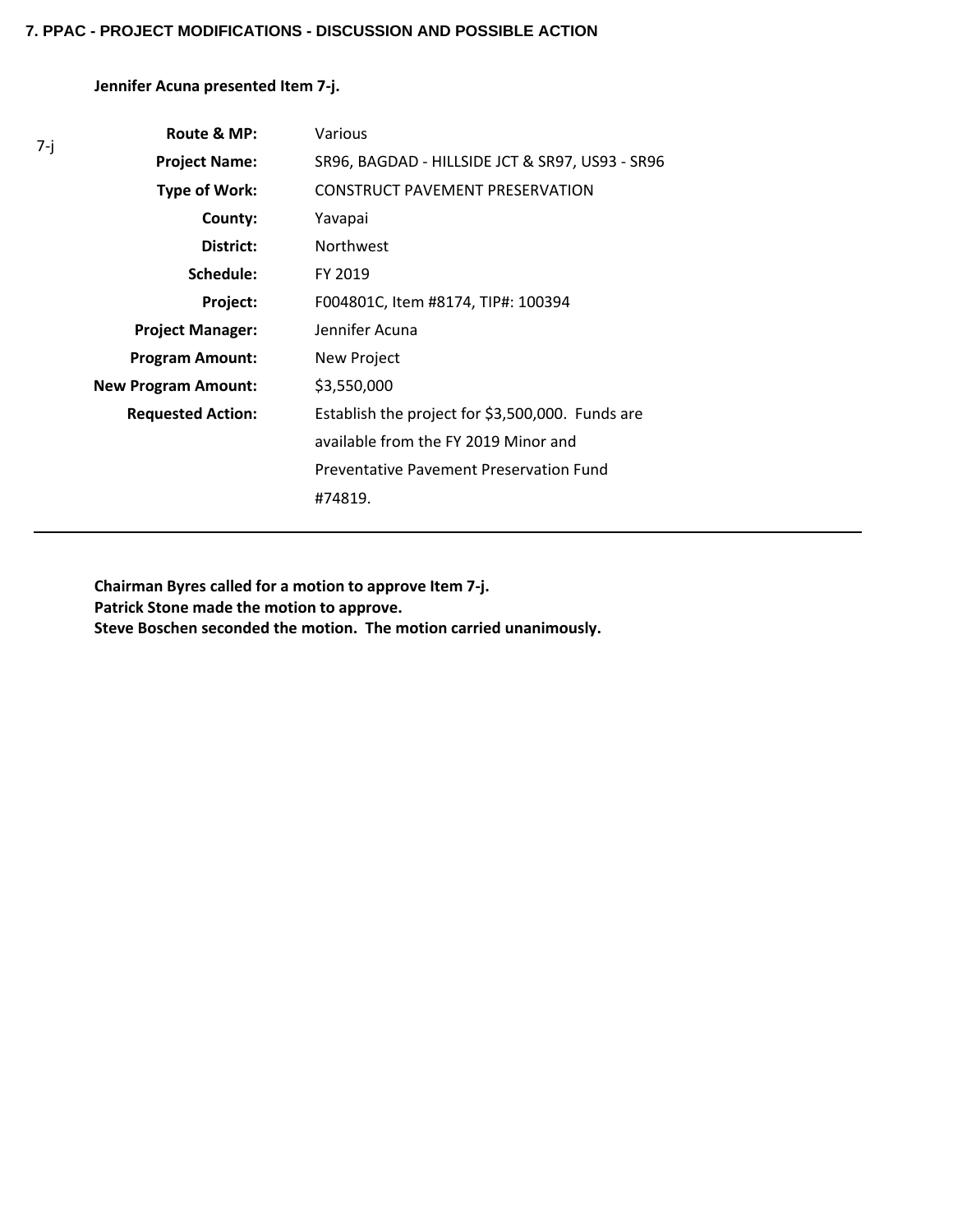**Rimpal Shah presented Item 7-k.**

| 7-k | Route & MP:                |                                      |
|-----|----------------------------|--------------------------------------|
|     | <b>Project Name:</b>       | <b>MAG Regionwide</b>                |
|     | <b>Type of Work:</b>       | Management Consultant for RTPFP      |
|     | County:                    | Maricopa                             |
|     | District:                  | Central                              |
|     | Schedule:                  |                                      |
|     | Project:                   | M698701X, TIP#: 100396               |
|     | <b>Project Manager:</b>    | <b>Rimpal Shah</b>                   |
|     | <b>Program Amount:</b>     | New Project                          |
|     | <b>New Program Amount:</b> | \$900,000                            |
|     | <b>Requested Action:</b>   | Establish the project for \$900,000. |
|     |                            | Funds are available from the FY      |
|     |                            | 2019 MAG Regionwide                  |
|     |                            | (Management Consultant 30%           |
|     |                            | Plans Design) Fund #42219.           |
|     |                            | Contingent upon MAG Regional         |
|     |                            | Council or the MAG Regional          |
|     |                            | <b>Council Executive Committee</b>   |
|     |                            | meeting.                             |
|     |                            |                                      |

**Chairman Byres called for a motion to approve Item 7-k. Patrick Stone made the motion to approve. Barry Crockett seconded the motion. The motion carried unanimously.**

**Discussion followed after the meeting that this project was approved by the MAG Regional Council. The project is identified in the MAG TIP as DOT 19-714.**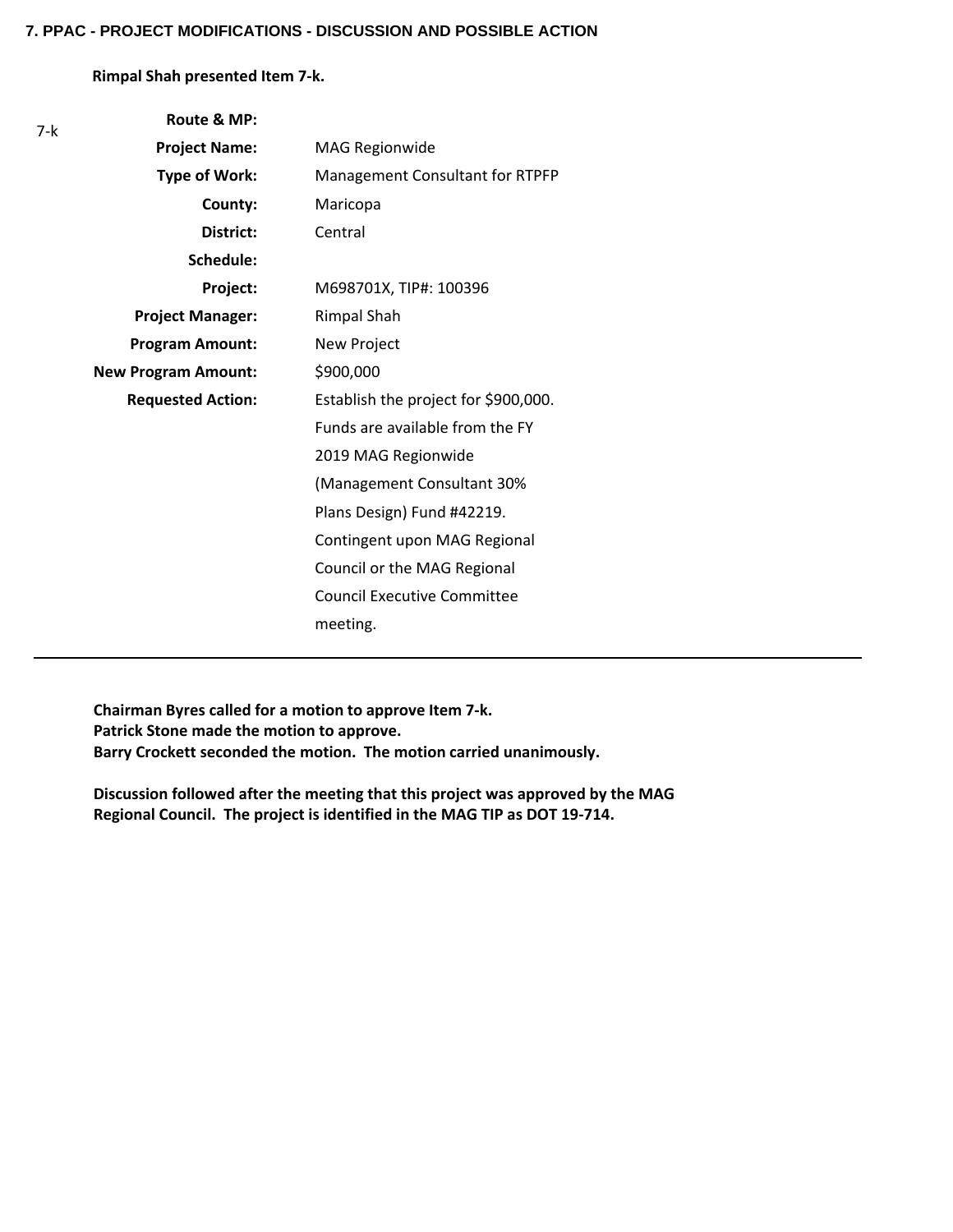## **Suzanne Deitering presented Item 7-l.**

| $7-1$ | Route & MP:                | $1-10 \omega$ MP 145.0                                                                                                                                                                                                                                |
|-------|----------------------------|-------------------------------------------------------------------------------------------------------------------------------------------------------------------------------------------------------------------------------------------------------|
|       | <b>Project Name:</b>       | 3RD AVE, 3RD ST & 16TH ST PUMP STATIONS                                                                                                                                                                                                               |
|       | Type of Work:              | DESIGN AND CONSTRUCT PUMP STATION IMPROVEMENTS                                                                                                                                                                                                        |
|       | County:                    | Maricopa                                                                                                                                                                                                                                              |
|       | District:                  | Central                                                                                                                                                                                                                                               |
|       | Schedule:                  |                                                                                                                                                                                                                                                       |
|       | Project:                   | H878301D, TIP#: 100397                                                                                                                                                                                                                                |
|       | <b>Project Manager:</b>    | <b>Suzanne Deitering</b>                                                                                                                                                                                                                              |
|       | <b>Program Amount:</b>     | \$250,000                                                                                                                                                                                                                                             |
|       | <b>New Program Amount:</b> | \$515,000                                                                                                                                                                                                                                             |
|       | <b>Requested Action:</b>   | Increase the design by \$265,000 to \$515,000. Funds are<br>available from the FY 2019 Statewide Contingency Fund<br>#72319. Contingent upon the approval by the MAG<br>Regional Council or the MAG Regional Council<br>Management Committee Meeting. |
|       |                            |                                                                                                                                                                                                                                                       |

**Chairman Byres called for a motion to approve Item 7-l. Bret Cain made the motion to approve. Steve Boschen seconded the motion. The motion carried unanimously.**